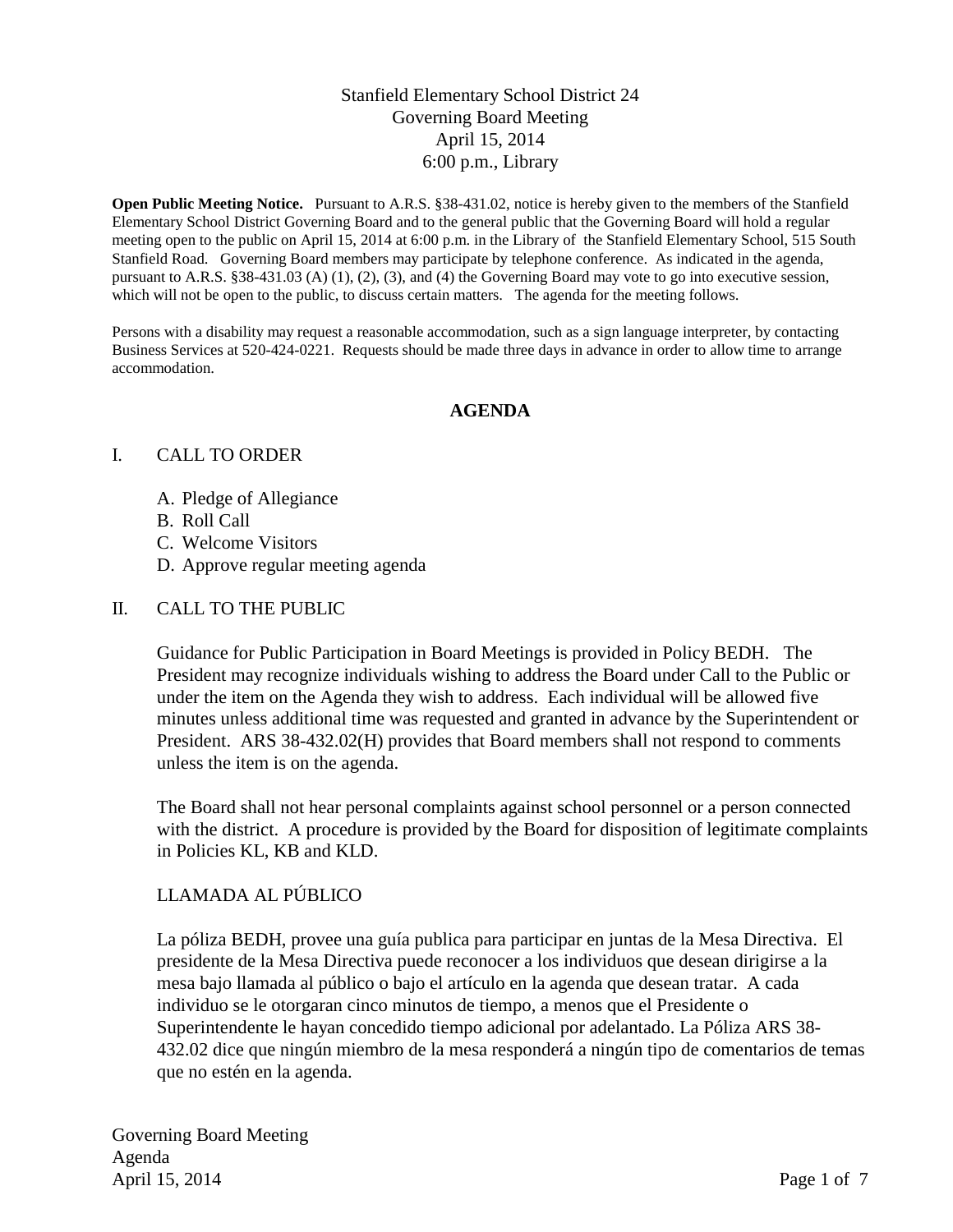La mesa no oirá quejas personales en contra de personal de la escuela o personas que tengan alguna conexión con el Distrito. Para este tipo de quejas la mesa provee otro tipo de procedimientos para la disposición de quejas legítimas las cuales se encuentran en las siguientes Pólizas KL, KB, y KLD.

#### III. APPROVAL OF MINUTES

Approve the March 20, 2014 regular governing board meeting minutes.

#### IV. AWARDS AND RECOGNITIONS

A. Students of the Month, March and April

#### V. REPORTS

- A. Superintendent's Report
	- 1. ADE Teacher and Principal Evaluation Pilot update
	- 2. Technology Update
	- 3. FY15 Budget Update
- B. March Public Funds Expenditure Reports (Pages 1-3)
- C. March Student Activities Report (Page 4)
- D. Principal's Report (Page 5)
- E. Operations Support Services Reports (Pages 6-8) 1. Maintenance 2. Transportation

#### VI. NEW BUSINESS ACTION ITEMS – PERSONNEL (Pages 9A-13)

All hiring is pending satisfactory completion of background investigation, records verification, and fingerprint report.

- A. Approve resignation of Analise Rodriguez-Valdez, Teacher, effective May 23, 2014.
- B. Approve resignation of Denise Stauffer, Teacher, effective May 23, 2014.
- C. Approve resignation of Michael Bailin, Teacher, effective May 23, 2014.
- D. Approve resignation of Carolyn Bingham, Substitute Fodd Service I, effective April 10, 2014
- E. Approve resignation of Georgia Fincher, FSI/CustI, effective April 10, 2014.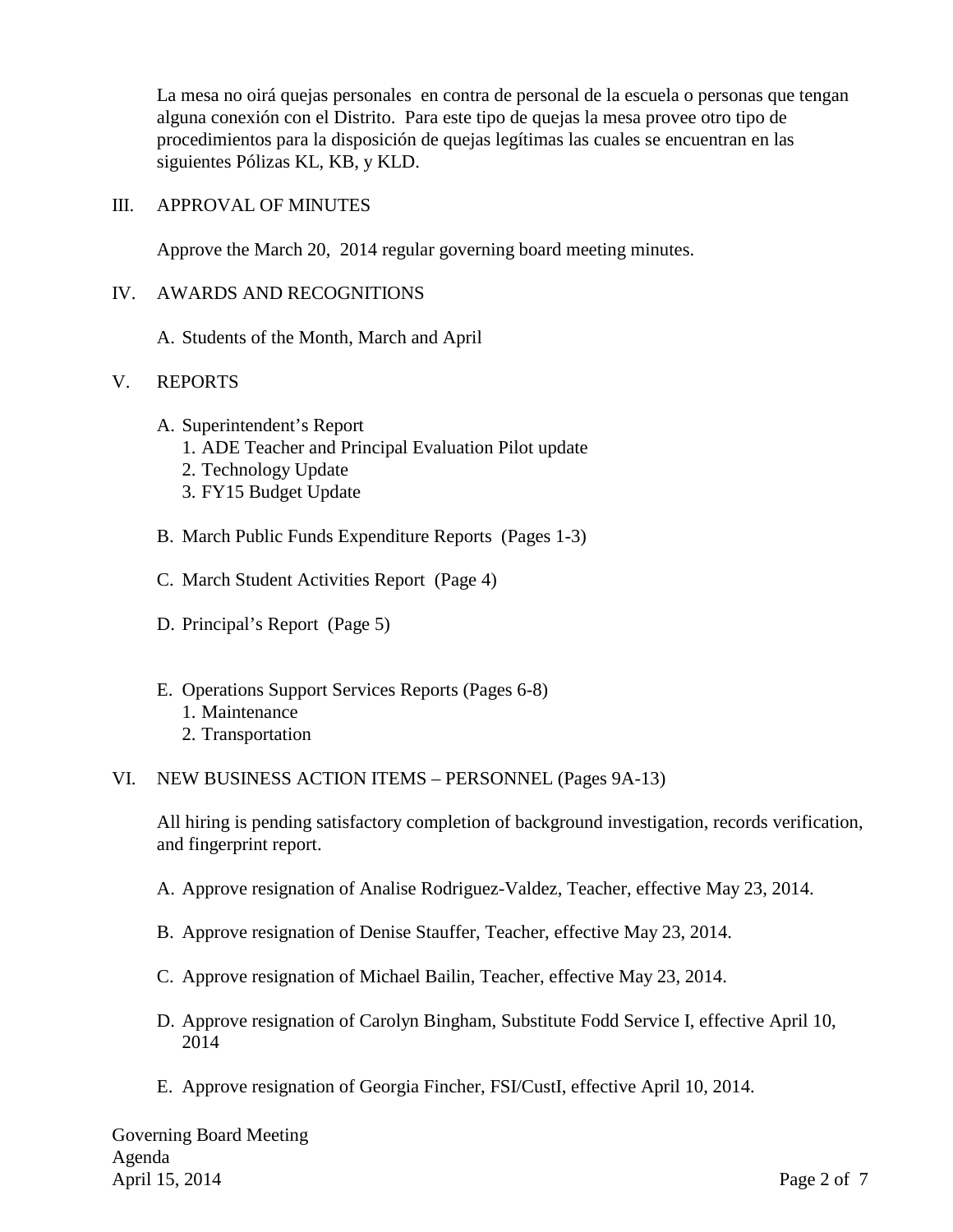- F. Approve eligibility for extra-duty assignment and compensation as needed to complete administrative support tasks as assigned by the Superintendent: Selina Bennett
- G. Approve nonrenewal of Shannon Olson, certificated probationary teacher, for the 2014- 2015 school year for reasons other than classroom performance as stated in the preliminary notice of nonrenewal issued on March 11, 2014.
- H. Approve hire effective August 1, 2013, Notice of "At-Will" Appointment, 189-day schedule:
	- 1. Donald Stinemetz, Instructional Technology IT Technician
	- 2. Michael Bailin, Media Center Support Technician
- I. Approve contract renewal and school year 2014-15 Teacher Contracts:
	- 1. Selina Bennett
	- 2. George Carmen
	- 3. James Dean
	- 4. Tracy Dove
	- 5. Rosemary Gagnon
	- 6. Shiela Garland
	- 7. Yvette Hernandez
	- 8. Noemi Herrera-Vasquez
	- 9. Gerald Hoffman
	- 10. Jessica Holley
	- 11. Pamela Houston
	- 12. Darrell Keel
	- 13. Sigrid Lawyer
	- 14. Caroline Ogutu
	- 15. Nancy Patterson
	- 16. David Perkowski
	- 17. Rachel Rascon
	- 18. Angela Richter
	- 19. Ray Scanapico
	- 20. Laura Scavo
	- 21. Tiffany Shaw
	- 22. Bonnie Tait
	- 23. Ellen Tembo
	- 24. Yvette Tracy
	- 25. Kendra Ukat
	- 26. Joann Wilt
- J. Approve contract Teacher Contract, Teacher on Assignment, for the 2014-15 school year: 1. Elvira Massoud, Administration Support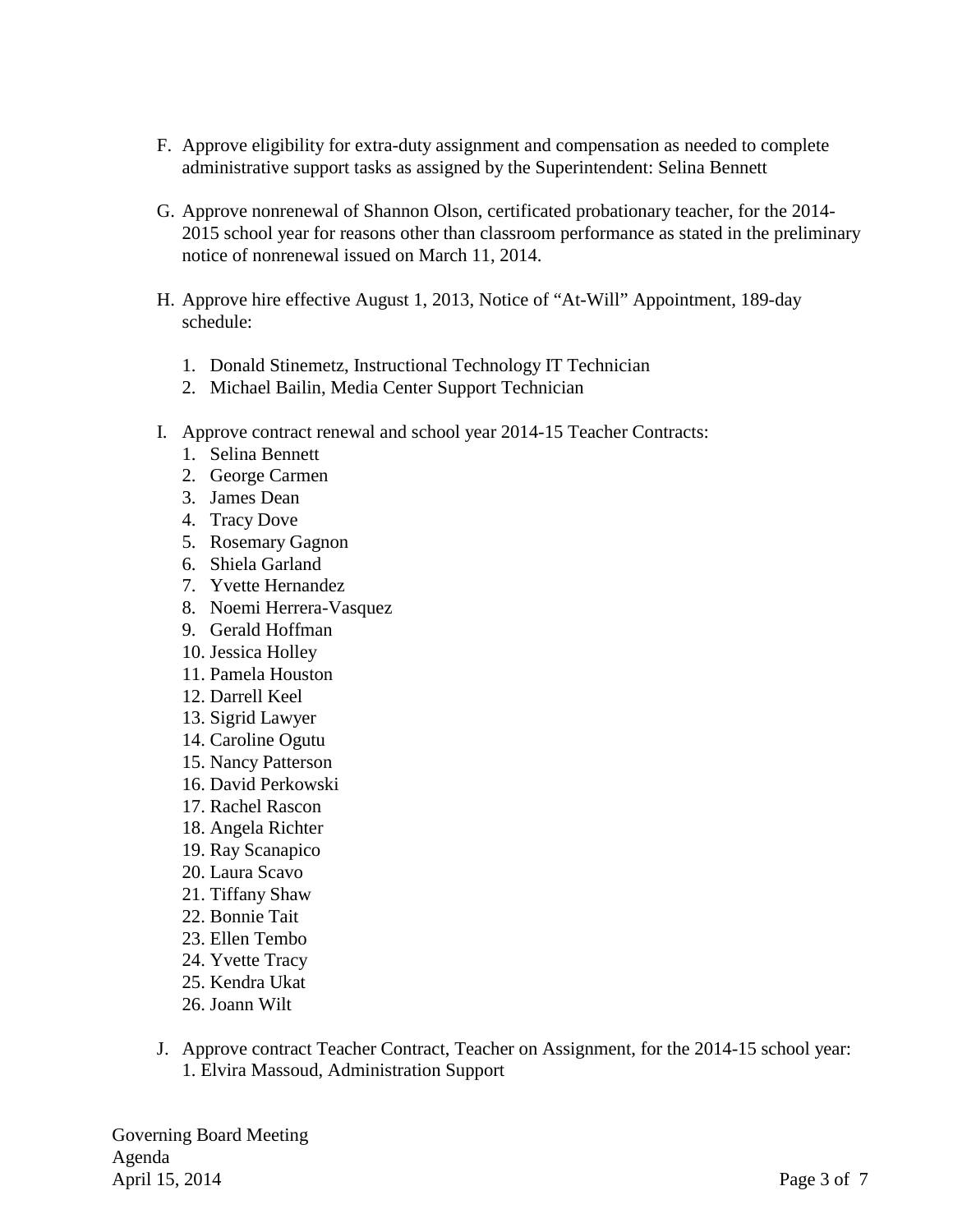- 2. Vera Koppinger-Renna, Learning Coach
- K. Approve rehire, Part-Time Variable Schedule Teacher Appointment, Learning Coach, for the 2014-15 school year, effective July 15, 2014:
	- 1. Kimberly Christie, Teacher, not to exceed 0.5 FTE at \$206 daily prorated for partial days.
- L. Approve rehire, Part-Time Variable Schedule Teacher Appointment, for 2013-14, effective July 15, 2014:
	- 1. Rosemary Rodriguez, Teacher, not to exceed 0.5 FTE at \$200 daily prorated for partial days.
	- 2. Kathryn Cook, not to exceed 0.4 FTE
		- a. SAIS support, substitute teacher rate
		- b. Technology and Data collection support, \$25 hourly
	- 3. Patricia Lannon, Teacher, not to exceed 0.5 FTE at \$200 daily prorated for partial days.
	- 4. Blanche Odom, Teacher, not to exceed 0.5 FTE at \$200 daily prorated for partial days
- M. Approve hire effective July 1, 2014, Notice of "At-Will" Exempt Appointment Initial, 261-day schedule, 1.0 FTE position:
	- 1. Maurice Kerkhoff, Computer/Technology Coordinator
- N. Approve hire for 2014-15, notice of Substitute Teacher Appointment:
	- 1. Paul Aaroney
	- 2. Alice Bailin
	- 3. Williams Collins
	- 4. Dolores Cunning
	- 5. Susanna Glowacki
	- 6. Adriana Hernandez
	- 7. Albert Pellegrini
	- 8. Linda Reagan
	- 9. Anna Urbaniak
	- 10. Carrie Van Slycke
	- 11. Christine Friedemann
- O. Approve 2014-15 Extra Duty Contracts:
	- 1. 8<sup>th</sup> Grade Sponsors: Darrell Keel, Jessica Holley, Gerald Hoffman
	- 2. Student Council Rachel Rascon
	- 3. Gifted Coordinator Sigrid Lawyer
	- 4. SPED Coordinator Bonnie Tait
	- 5. ELL Coordinator Nancy Patterson
	- 6. After School Coordinator Bonnie Tait
	- 7. Athletic Director Yvette Hernandez
	- 8. Boys' Flag Football Gerald Hoffman
	- 9. Boys' Soccer Yvette Hernandez

Governing Board Meeting Agenda April 15, 2014 Page 4 of 7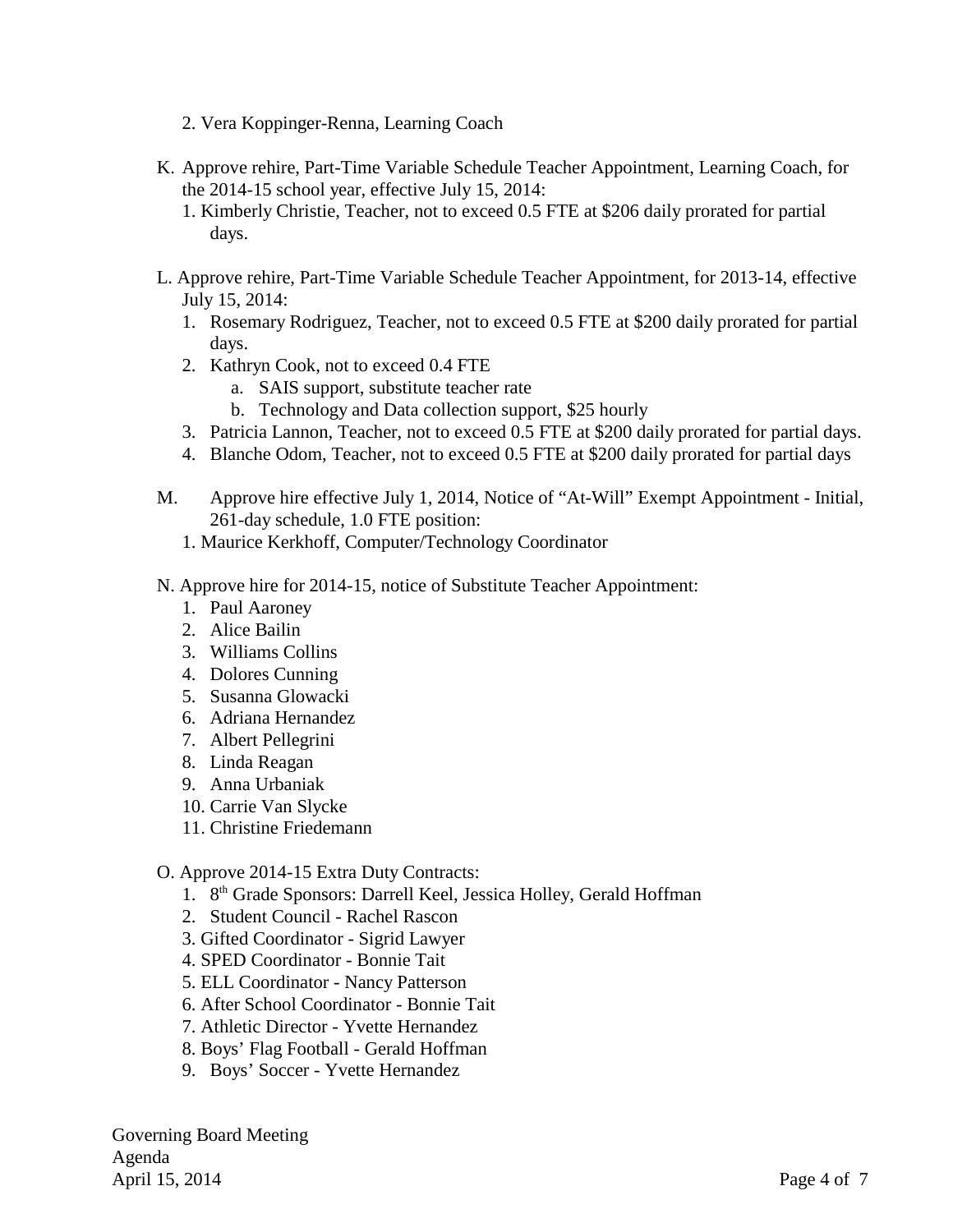- 10. Boys' Basketball Gerald Hoffman
- 11. Boys' Baseball Gerald Hoffman
- 13. Girls' Volleyball Noemi Herrera
- 14. Girls' Basketball Gerald Hoffman
- 15. Girls' Soccer Yvette Hernandez
- P. Approve extra-duty assignment for Bonnit Tait for  $21<sup>st</sup>$  Century Community Leaning Centers Coordinator
- Q. Approve extra-duty compensation for all eligible certified for after school tutoring, professional development and other duties as assigned by the Superintendent for FY15.
- R. Approve 2014-15 student discipline hearing officers effective August 1, 2014:
	- 1. Gail Zamar
	- 2. Stephen Bilovesky
	- 3. Donald Roberts
- Q. Approve updated job description for Teacher on Assignment, Learning Coach

### VII. NEW BUSINESS ACTION ITEMS – BUSINESS

- A. Ratify approval of payroll vouchers
	- 1. PV23 \$144,732.49
	- 2. PV24 \$145,904.16
	- 3. PV25 \$259.16

#### B. Ratify approval of expense vouchers

- 1. EV1437 \$27,562.05
- 2. EV1438 \$21,879.52
- 3. EV1439 \$8,715.56
- 4. EV1440 \$13,986.20
- C. Approve the 2014-15 General Statement of Assurances with Olivia Rodriguez and Melissa Sadorf as authorized signers.
- D. Approve sole source procurement and award to Waste Management of Arizona for 2014-15 waste disposal services. (Page 14)
- E. Approve Intergovernmental Agreement for the Pinal County Education Services Consortium for the 2014-15 School Year (Pages 15-19)
- F. Approve award of FY 2014-15 special education related services contracts:
	- 1. Occupational Therapy Jan Becker
	- 2. Speech Therapy Kent Shelton

Governing Board Meeting Agenda April 15, 2014 Page 5 of 7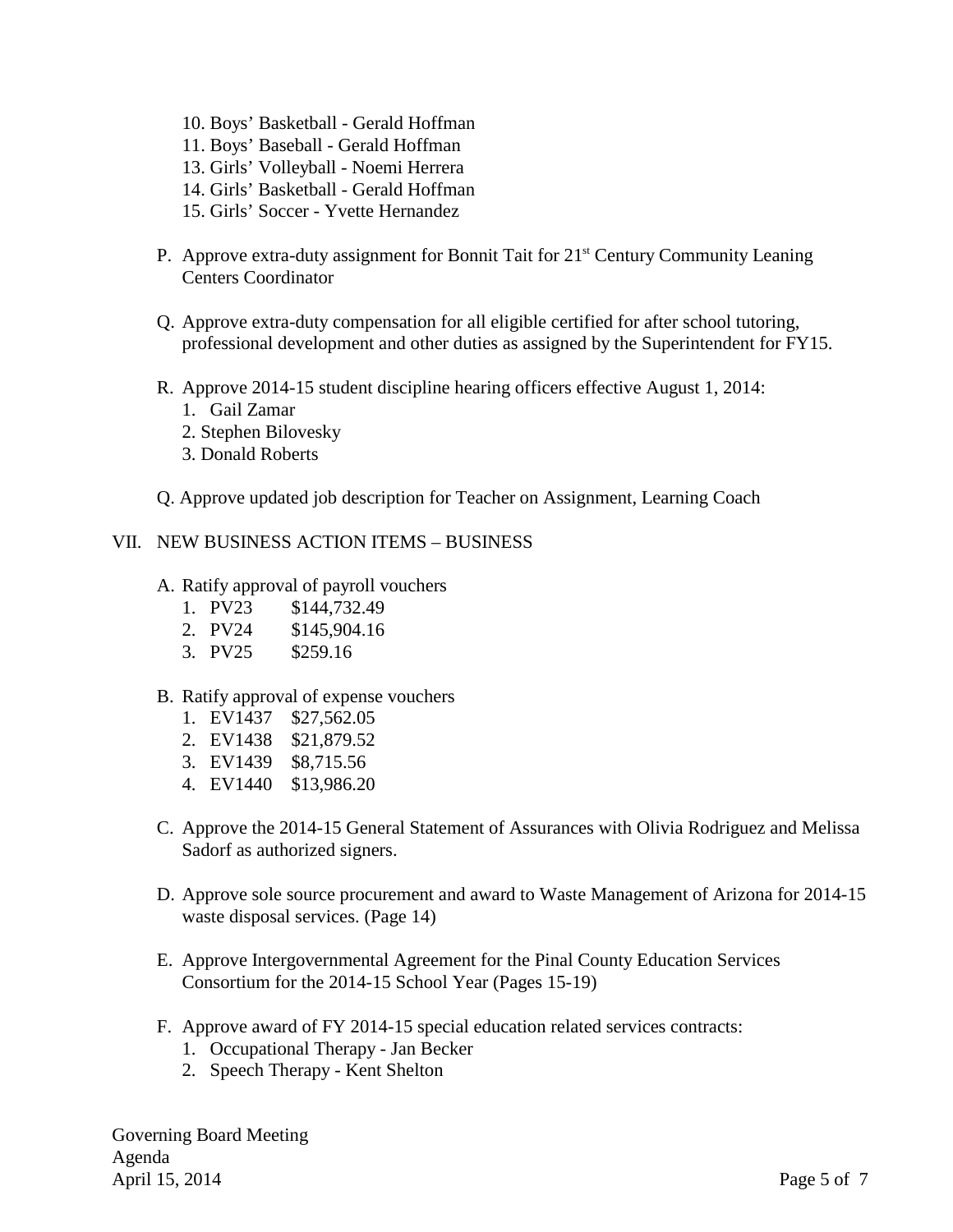- 3. School Psychologist Comprehensive Education Solutions, LLC
- G. Approve purchase of 2014-15 group insurance with the following annual costs per employee. (Pages 20-21)
	- 1. Medical: ASBAIT, \$5,040.00
	- 2. Dental: Ameritas, \$248.16
	- 3. Life and AD&D: Lincoln, \$78.00
	- 4. Voluntary vision: Avesis, \$87.24 employee cost
- H. Approve the ASBAIT Agreement for participation, 2014-15 Policy Statement, Agreement for COBRA Administration through ASBAIT, and Commission Statement. (Pages 22-27)
- I. Approve the Direct Service Agreement between Vail Unified School District and SESD for the SAIS Outreach Program for the 2014-15 school year (Pages 28-30)

## VIII. NEW BUSINESS ACTION ITEMS – SCHOOL

- A. Approve request of  $8<sup>th</sup>$  grade promotion certificates from the Pinal County Superintendent of Schools (Page 31)
- B. Approve sixty (60) day review of the student textbook program Lucy Calkins for the writing curriculum K-8 per Policy IJJ/IJK Textbook/Supplementary Materials Selection and Adoption

## IX. OLD BUSINESS ACTION ITEMS

- A. Adopt Policies and accept Regulations and Exhibits:
	- 1. GCO Evaluation of Professional Staff Members; GCO-RA Evaluation of Professional Staff Members
- B. First reading and study (Back Pocket)
	- 1. PA 497 JKE Expulsion of Students
	- 2. PA 498 JLF Reporting Child Abuse/Child Protection
	- 3. PA 499 BCB Board Member Conflict of Interest
	- 4. PA 500 BE School Board Meetings
	- 5. PA 501 JICI Weapons In School
	- 6. PA502 JL Student Wellness
	- 7. PA503 JLF-EB through JLF-ED Reporting Child Abuse/Child Protection

## X. NEW BUSINESS NON ACTION ITEMS - BUSINESS

A. Discussion of a possible November, 2014, M&O Override